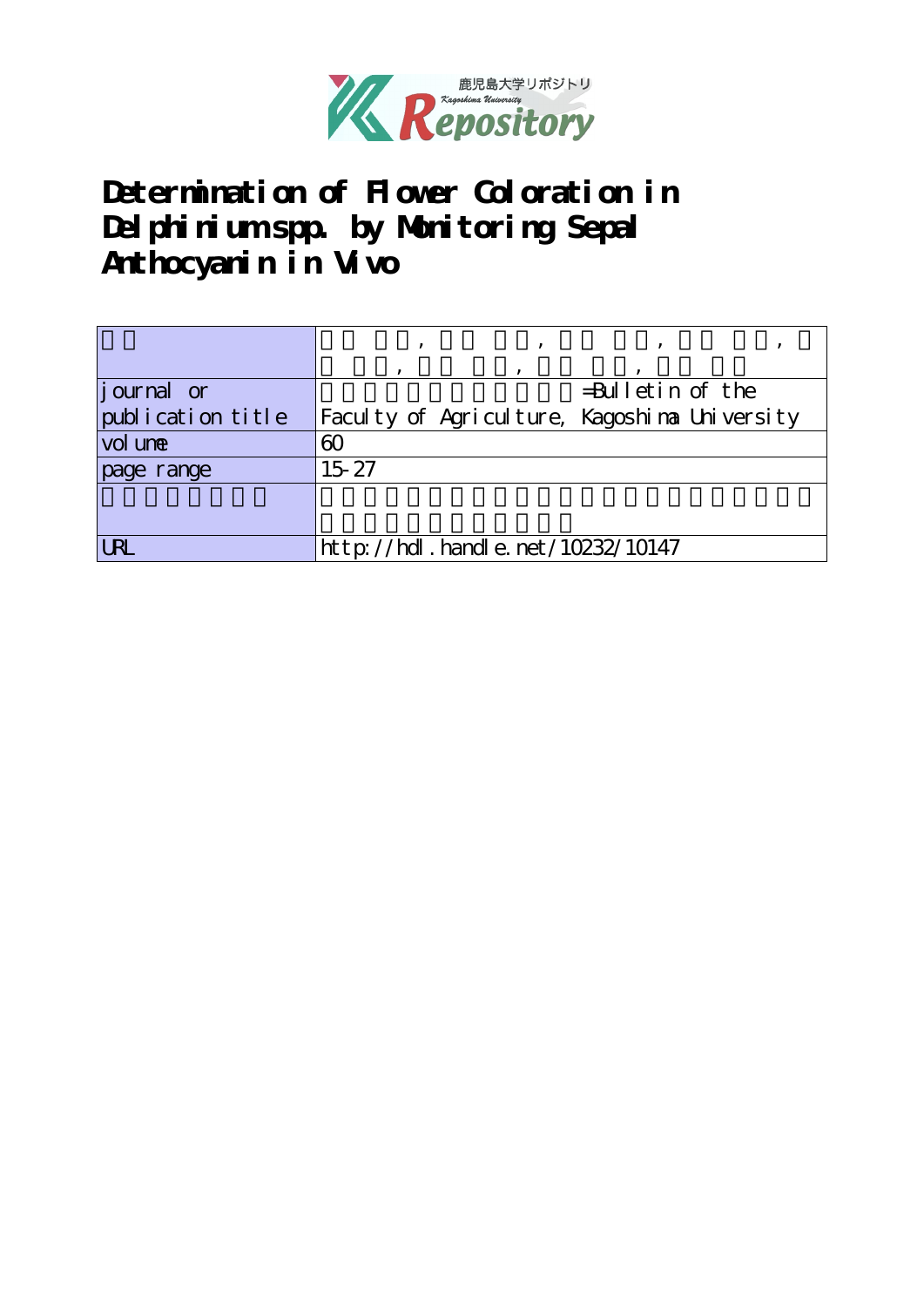# **Determination of Flower Coloration in** *Delphinium* **spp. by Monitoring Sepal Anthocyanin** *in Vivo*

Fumio HASHIMOTO†, Shoko FUKUDA, Hiroko MAEDA, Mika TANAKA, Keiichi SHIMIZU,

Naoyuki CHISHAKI, Yusuke SAKATA and Etsuji ISHIGURO

(*Laboratory of Ornamental Horticulture and Floriculture*) Received for Publication, August 10, 2009

#### **Summary**

The relationship between sepal hue and major sepal anthocyanins of cyanic *Delphinium* flowers, *i.e.*, violdelphin (2) and cyanodelphin (3), is discussed. The mode of change in flower color *in vivo* was derived as a numerical equation relating two kinds of sepal pigments, from violdelphin  $[VD]$  (2) to cyanodelphin  $[CD]$  (3) for bluish flowers or from tulipanin  $[TP]$  (1) to  $[VD]$  (2) for purplish flowers, during anthesis, for changing flower hue from purple to blue or from pink to purple, respectively. The molar concentration of CD  $(3)$  relative to the molar concentration of VD  $(2)$ , and of VD  $(2)$  relative to TP (), in bluish and purplish sepals, respectively, had a strong regression with its hue angle (*h*) in a double reciprocal plot, which yielded a molar ratio constant  $(K_H)$  and a maximal hue angle  $(H_{\text{max}})$ . This study demonstrates for the first time a clear correlation between primary sepal pigments and flower color, specifically hue angle, and thus a primary determinant of coloration can be explained by the structural definition of the primary sepal anthocyanins for bluing and purpling in cyanic *Delphinium* flowers.

**Key words**: *Delphinium*, flower color, hue angle, Ranunculaceae

## **Introduction**

The mechanisms of flower coloration can be explained by many factors. Floral anthocyanins are not always the only influence on flower hue. There are several factors that affect flower color, but the constituents and the quantities of floral pigments are the primary dominating determinants []. Examples include intramolecular copigmentation by acylated anthocyanins [2], intermolecular copigmentation in flowers of *Pharbitis nil* [3] and metalloanthocyanins from *Commelina communis* [4]. Moreover, the shapes of epidermal cells affect the color intensity of pigmentation in *Antirrhinum majus* [5].

Yoshida et al. [6] presented a possible mechanism of color emission pattern in cyanic *Delphinium* flowers, and followed this by suggesting the formation of an insoluble chromophore in the cytosol consisting of cyanodelphin (3) and  $Al^*$  ions in a 2:1 ratio in association with a fibrous mass. *In vitro* experiments were also conducted to regenerate the bluish color by mixing cyanodelphin  $(3)$  and  $Al<sup>3+</sup>$  ions in a controlled solution at  $pH$  5.0 [7].

† :Correspondence to: F. HASHIMOTO

<sup>(</sup>Laboratory of Ornamental Horticulture and Floriculture, Kagoshima University) Tel/Fax: +81-99-285-8559; E-mail: omihsahf@agri.kagoshima-u.ac.jp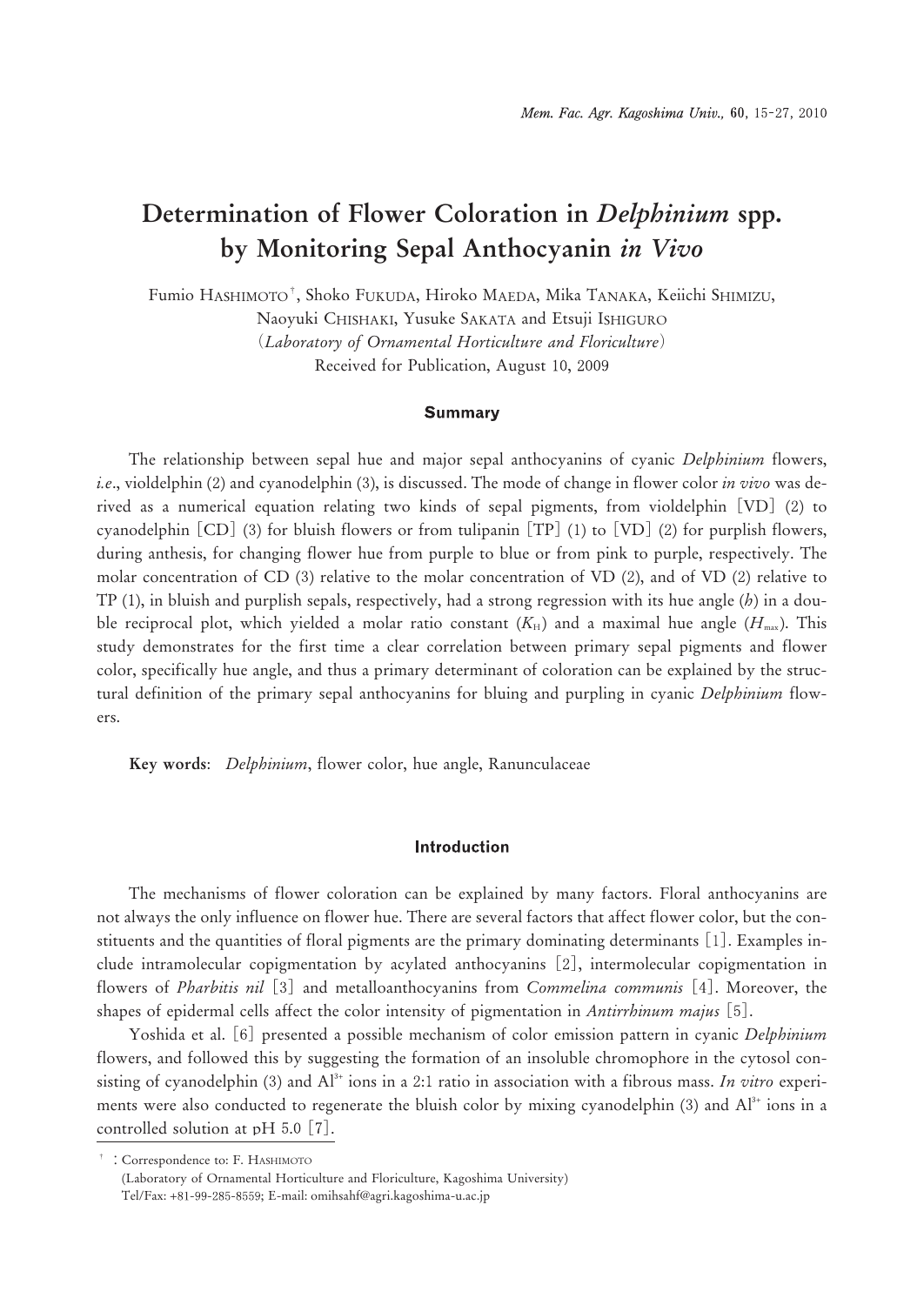We recently reported a possible cause of coloration in cyanic *Delphinium* flowers [8] and that cyanic *Delphinium* flowers change color during anthesis [9]. Specifically, the hue angle decrease *in vivo* seemed to be accompanied by conversion of the major acylated anthocyanin from violdelphin  $(2)$  [10] to cyanodelphin  $(3)$  [11], which promptly causes the change in sepal coloration from a purplish to a bluish hue.

In this paper, we focus on exploring the relationship between flower coloration and the major inherent sepal pigments in order to identify the primary determinant of colors in cyanic *Delphinium* flowers. For this, a model of changes in flower color during anthesis was developed to illustrate the correlation between the molar concentrations of the major sepal pigments and floral coloration as determined by the CIELab color scale  $[12]$ .

#### **Materials and Methods**

## *Plant materials*

Delphiniums were cultivated as described in a previous report [8]. The S<sub>3</sub> seeds of *Delphinium* cultivars were regenerated from  $S_2$  cultivars by self-pollination. The cultivars are as follows: blue flowered 'Blue Mirror', blue flowered 'Pacific Giant', light blue flowered 'Pacific Giant', purple flowered 'Pacific Giant'; and light purple flowered 'Pacific Giant'. They were germinated in petri dishes at ℃, and seedlings were transplanted into a 128-plug tray in August 2000, 2002 and 2004, and kept in a greenhouse. Plants with five or six leaves were transferred to a greenhouse at the Kagoshima University Experimental Farm. At the beginning of January 2001, 2003 and 2005, the transferred plants were exposed to a 6 hr photoperiod  $(21:00-3:00)$   $(3,000 \text{ lux light intensity}, 1.5 \text{ m above the ground})$ . The greenhouse temperature was kept at about 15°C during winter. Sepals were collected from among five similarly colored individuals of each variety with three replicates.

## *Measurements of sepal color, pH and concentrations of metal ions*

Wing sepals were collected at 3 hr intervals from anthesis until the 12 hr mark, at 6 hr intervals from 12 hr to 24 hr, and every 12 hr from 24 hr until the fifth day (120 hr). Colors were recorded for typical flowers (simple colored sepals) of 'Blue Mirror' and 'Pacific Giant' with three replicates during anthesis as described previously [9]. The collected sepals were analyzed for CIELab coordinates ( $a^*$ and b\*, the two Cartesian co-ordinates) using a color analyzer (NR-3000, Nippon Denshoku, Co.) (Fig. ) []. Metric Chroma, C\*, and hue angle, *h*ab (CIELCH notation), were calculated according to the following equations:  $C^* = (a^{*2} + b^{*2})^{0.5}$  and  $h_{ab} = \text{tang}^{-1} (b^*/a^*)$  [12].

Sepal vacuolar pH was recorded according to Fukui et al. [14]. Fresh sepals of delphiniums (ca. 2g) were collected and frozen below -30℃ for 1 hr. The frozen sepals were compressed with a handtype compressor to yield sepal juice. The obtained juice was stored in an assist-tube. The juice was subsequently applied to a pH electrode (Horiba  $6069-10C$  with thermo-adjusted electrode  $4163-10T$ ) conducted with a Horiba  $pH$  meter  $F-12$ .

Sepal concentrations of metal ions (Al, Fe, and Mg) were recorded as follows. Fresh sepals (ca. g) were collected in a tall beaker, and concentrated nitric acid (10 ml) was added. The beaker was then covered with a glass, followed by heating at 180°C, and stood for two or three days to complete the degradation of organic composition. After complete degradation and cooling, perchloric acid (1 ml) was added to the degraded acidic solution, followed by heating at ℃. After cooling the mixture, the degraded solution was filled to 50 ml with H<sub>2</sub>O, and the solution was tested by atomic adsorption spectroscopy to measure the concentrations of metal ions.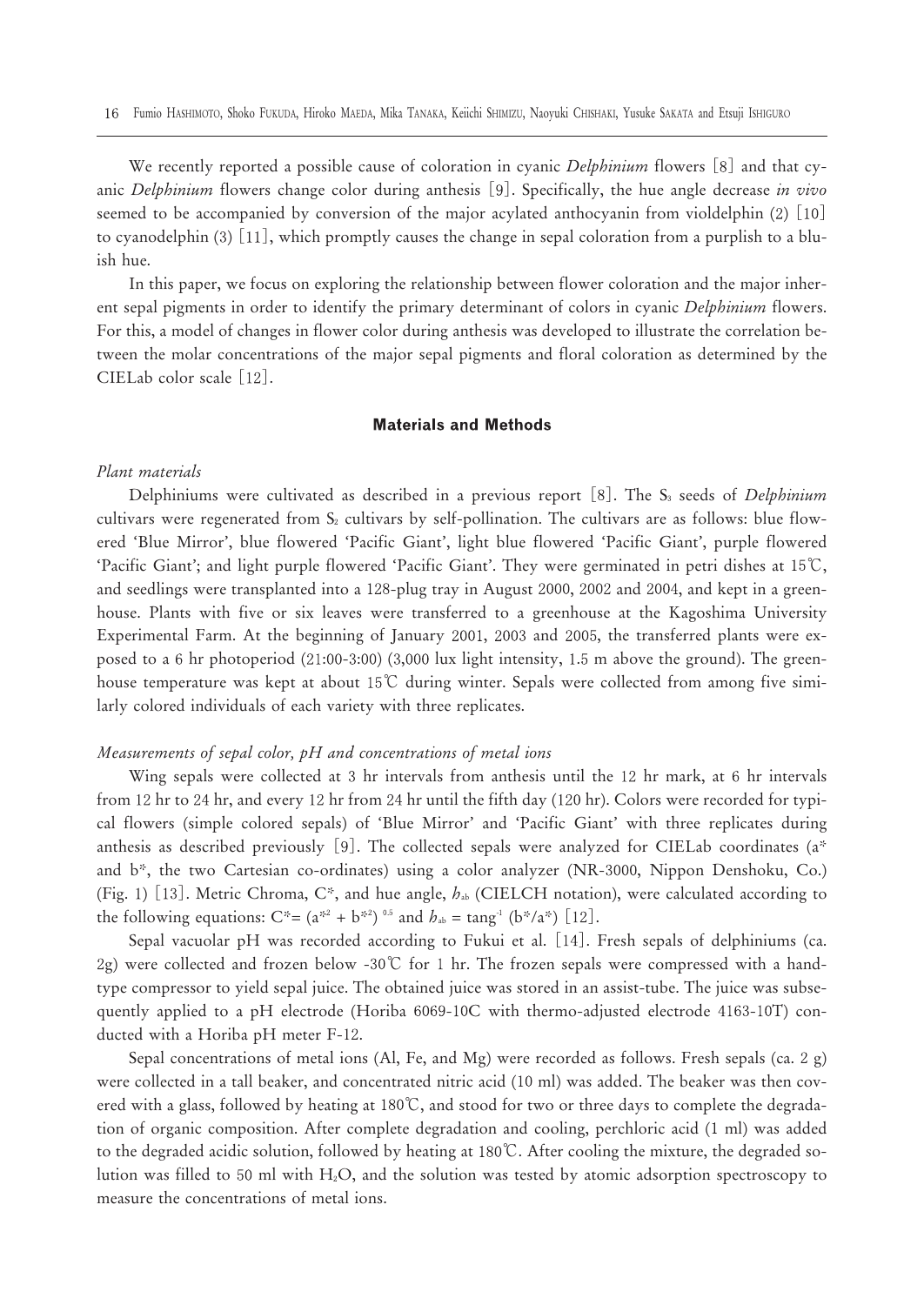

**Figure. 1.** A hue diagram showing the change in hue angle as a function of the conversion of the major sepal pigments from [VD  $(2)$ ] to  $[CD (3)]$  during anthesis in *Delphinium* flowers. The chromatic component, a\*, is a positive or negative coordinate defining a locus relative to a purplish red to bluish green axis, whereas b\* is a positive or negative coordinate defining a locus relative to a yellow to blue axis on the hue diagram. The chromaticity,  $C^*$ , refers to a *Euclidian* distance,  $C^*=(a^{*2}+b^{*2})^{\nu^2}$ . The hue angle represents the angle from axis +a\* to display a locus of color on the diagram; a direction of color (*h*=tang- [b\*/a\*]).

#### *HPLC analysis of anthocyanins*

The extraction and analytical procedure for anthocyanins 1-3 with their HPLC conditions were done as described in a previous report  $[8, 9]$  (Fig. 2). Anthocyanins in the calyx were extracted with 5 ml of a modified acidic methanolic solution (methanol,  $H_2O$ , formic acid, and trifluoroacetic acid,  $70:27:2:1$ , v/v %), and the extracts were subjected to millipore disk filtration (5  $\mu$ m). The linear flowgradient and conditions for qualitative and quantitative analyses were: solution  $A$ , 1.5% phosphoric acid and formic acid,  $8:2$  (v/v %); solution B, phosphoric acid, formic acid, acetonitrile, tetrahydrofuran (THF) and H<sub>2</sub>O, 1.43:19:23.75:5:50.82 (v/v %); A:B = 100:0 (initial) to 54:46 (v/v %), 65 min.; column, The extraction and analytical procedure for anthocyanins 1-3 with their HPLC conditions were<br>of one as described in a previous report [8, 9] (Fig. 2). Anthocyanins in the calyx were extracted with 5<br>ml of a modified acide ml/min.; wavelength, 525 nm and injection volume, 10 µl/sample. The system used for HPLC was comprised of an Intelligent Sampler AS 950-10, a 3-Line Degasser DG-980-02, an Intelligent HPLC pump PU-980, an Intelligent Column Thermostat CO-966, a Ternary Gradient Unit LG-980-02 and a UV Spectrophotometer UVDEC-100-III FP-920 (JASCO, Co.). Concentrations of anthocyanins in the calyx were measured quantitatively from a simple linear regression using the respective isolated authentic anthocyanins  $1-3$  (Fig. 2) and are expressed as  $\text{nmol/g}$  (nmol in g fresh calyces). The retention times on HPLC are as follows: 1, 15.9  $\pm$  0.5 min; 2, 31.6  $\pm$  0.6 min; and 3, 58.5  $\pm$  0.8 min (three replicates).

The known anthocyanins were identified as: tulipanin (1), delphinidin 3-O-rutinoside [15]; violdelphin (2), 7-O-(6-O-(4-(6-O-(4-hydroxybenzoyl)- $\beta$ -D-glucopyranosyl)-oxybenzoyl- $\beta$ -D-glucopyranosyl)- $3-O-(6-O-α-L-rhamnopyranosyl)-β-D-glucopyranosyl)-delphinidin [10]$ ; and cyanodelphin (3),  $3-O-(6-C)$ *O*-(-L-rhamnosyl)--D-glucopyranosyl)--*O*-(-*O*-(-*O*-(-*O*-(-*O*-(-*O*-*p*-hydroxybenzoyl--D-glucopyranosyl) -p-hydroxybenzoyl)-β-D-glucopyranosyl)-β-D-glucopyranosyl)-6-O-(4-O-(6-O-p-hydroxybenzoyl)-β-D-glucopyranosyl)-p-hydroxybenzoyl)-β-D-glucopyranosyl-delphinidin [11] (Fig. 2).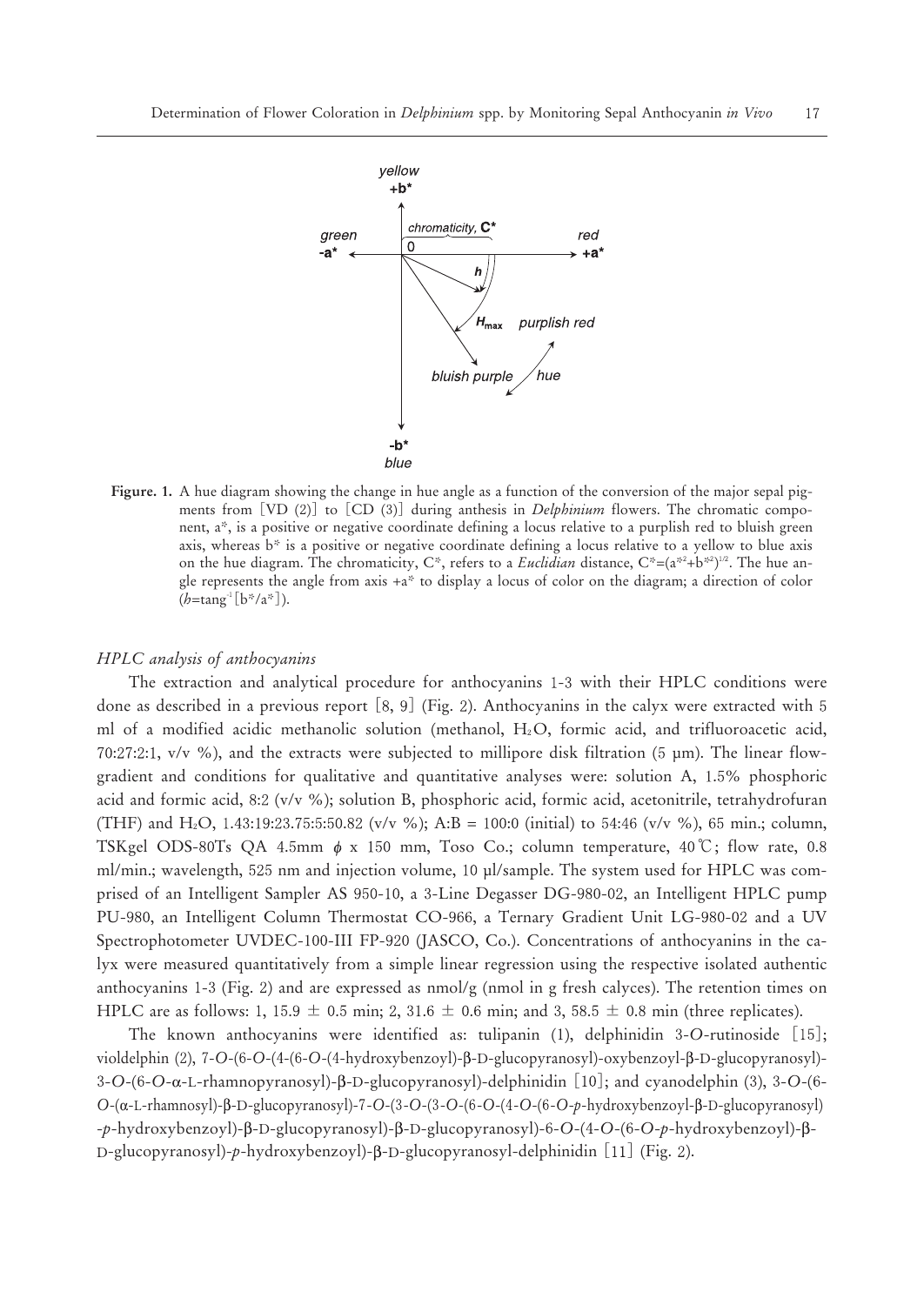

Figure. 2. Structures of known anthocyanins, tulipanin (1), violdelphin (2) and cyanodelphin (3), in pink, purplish and bluish *Delphinium* flowers, respectively.

#### **Results**

#### *Relationship between petal coloration and anthocyanin accumulation*

The values of hue angle (*h*) in flowers of the purple flowered 'Pacific Giant' and the blue flowered 'Blue Mirror' gradually decreased to some extent during anthesis (Table ). This implies that the colors changed from pink to purple and to bluish purple, respectively. The major anthocyanins, violdelphin (2) and cyanodelphin (3), were reported to be identified in purple and blue flowers, respectively, presumably through the conversion of their respective precursors, tulipanin  $(1)$  and violdelphin  $(2)$  (Table 2).

Since we had not previously identified changes in colors and anthocyanins prior to one day after anthesis  $[9]$ , and this is considered to be the best way to understand the rapid change in their development, we performed an investigation of colors and anthocyanin development at 3 hr intervals from anthesis until the 12 hr mark, and every 6 hr from 12 hr to 24 hr after anthesis. The data obtained between 0 and 24 hr showed a dramatic change in colors and anthocyanin concentrations in every cultivar flower (Tables 1 and 2, and Fig. 3).

The hue angle, *h*, was plotted against the change in the molar ratio of the concentrations of tulipanin (1) and 2 [VD/TP] and 2 and 3 [CD/VD] after anthesis in purplish and bluish sepals, respectively (Fig. 4). The hue angle decreases with the increase of the ratio of [CD] against [VD]. When the ratio was small, the change of hue angle was linearly proportional to the molar ratio. The hue angle initially decreased with changes in molar ratio, but at higher molar ratios the hue angle was nearly independent.

Subsequently, the two inverse variables,  $1/b$  and  $1/[\text{VD/TP}]$  or  $1/[\text{CD/VD}]$ , were regressed to give a significant reciprocal straight line, given in equation (a) (Fig. 5), where the slope is  $K_H/H_{\text{max}}$ , the intercept on the vertical axis is  $1/H_{\text{max}}$  and the intercept on the horizontal axis is  $-1/K_{\text{H}}$ .  $K_{\text{H}}$  represents a molar ratio constant and  $H_{\text{max}}$  represents the maximal hue angle. The regression can also be expressed as the following equation (b):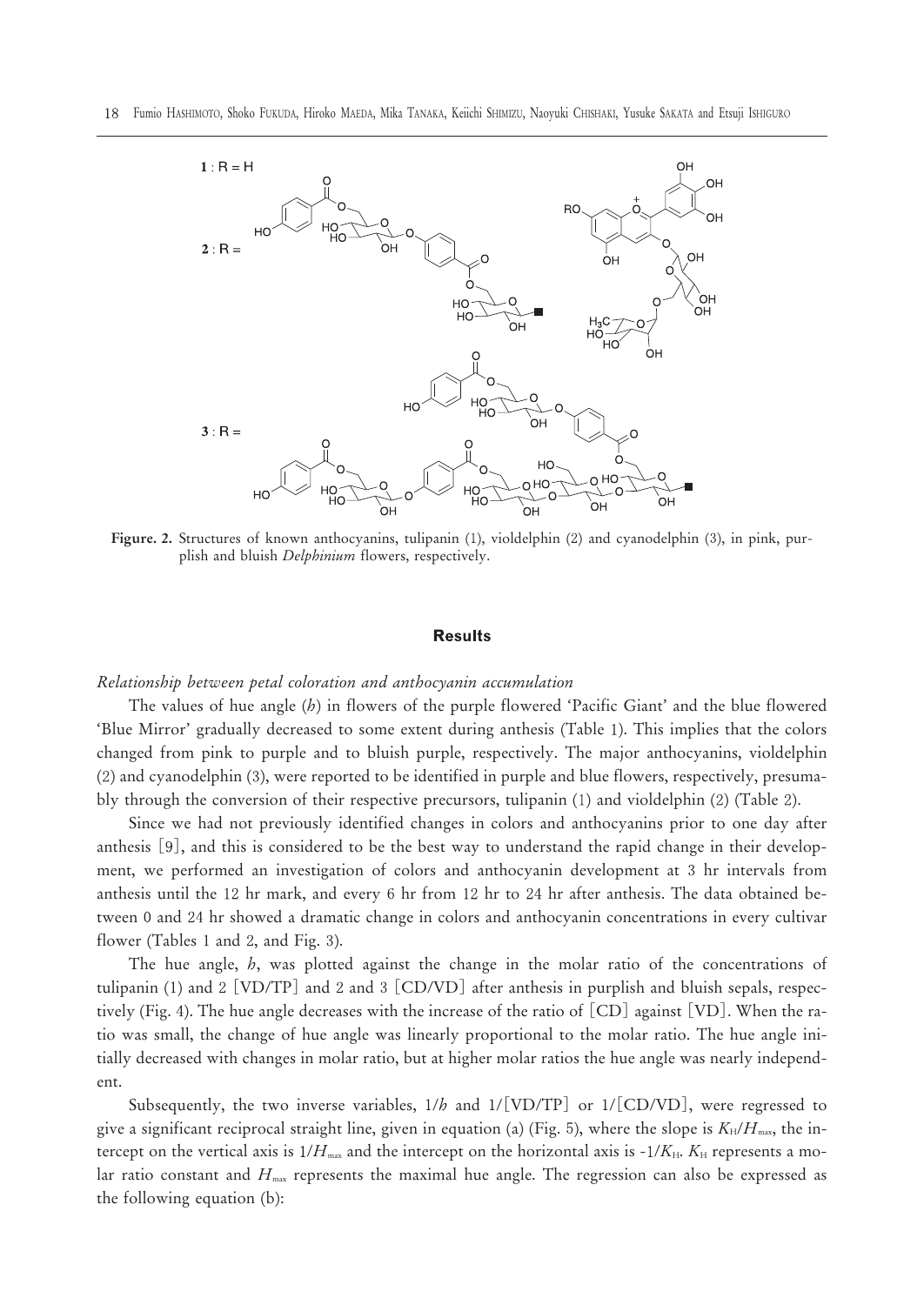|                                 |       |                           |                                                                                         |                         | Hours after anthesis         |                              |                              |                              |
|---------------------------------|-------|---------------------------|-----------------------------------------------------------------------------------------|-------------------------|------------------------------|------------------------------|------------------------------|------------------------------|
| Cv (individual)                 |       | Opening                   | 3                                                                                       | 6                       | 9                            | 12                           | 18                           | 24                           |
| Blue flowered                   |       |                           |                                                                                         |                         |                              |                              |                              |                              |
| Blue Mirror                     |       | $L^*$ 62.2 $\pm$ 5.2      | $57.6 \pm 4.2$                                                                          | 55.4 $\pm$ 4.4          | $57.0 \pm 3.3$               | $53.3 \pm 1.8$               | 49.1 $\pm$ 5.9               | $44.2 \pm 5.0$               |
| $(n=3)$                         |       | $C^*$ 13.8 $\pm$ 9.8      | $20.4 \pm 5.1$                                                                          | $25.5 \pm 8.3$          | $20.3 \pm 6.0$               | $28.9 \pm 1.3$               | $37.0 \pm 13.1$              | $45.3 \pm 12.5$              |
|                                 |       |                           | b -19.3 $\pm$ 18.0° -33.6 $\pm$ 11.5° -42.1 $\pm$ 7.1°                                  |                         | $-35.4 \pm 5.0^{\circ}$      | $-43.6 \pm 2.5^{\circ}$      | $-46.2 \pm 6.0^{\circ}$      | $-49.3 \pm 0.8$ <sup>o</sup> |
| Pacific Giant                   |       | $L^*$ 58.4 $\pm$ 4.2      | $56.6 \pm 2.7$                                                                          | $54.5 \pm 4.3$          | $53.5 \pm 2.1$               | $50.3 \pm 2.5$               | $47.4 \pm 3.3$               | $46.3 \pm 5.3$               |
| $(n=3)$                         |       | $C^*$ 16.6 $\pm$ 3.4      | $19.0 \pm 3.5$                                                                          | $22.6 \pm 4.1$          | $24.9 \pm 2.8$               | $31.2 \pm 5.5$               | $31.8 \pm 3.4$               | $34.9 \pm 8.9$               |
|                                 |       |                           | h -30.8 $\pm$ 15.6° -38.4 $\pm$ 13.8° -37.8 $\pm$ 8.2°                                  |                         | $-40.1 \pm 6.5^{\circ}$      | $-42.6 \pm 9.8$ °            | $-45.1 \pm 8.2$ <sup>o</sup> | $-46.0 \pm 8.3$ °            |
| Light blue flowered             |       |                           |                                                                                         |                         |                              |                              |                              |                              |
| Pacific Giant                   |       | $L^*$ 64.4 $\pm$ 0.9      | $63.0 \pm 1.2$                                                                          | $60.7 \pm 0.3$          | $59.7 \pm 2.2$               | $61.2 \pm 0.7$               | $59.3 \pm 0.9$               | $57.9 \pm 1.4$               |
| $(n=3)$                         | $C^*$ | $8.2 \pm 3.0$             | $8.6 \pm 3.7$                                                                           | $14.2 \pm 3.2$          | $14.2 \pm 3.5$               | $14.0 \pm 3.6$               | $19.3 \pm 4.3$               | $20.6 \pm 2.4$               |
|                                 |       |                           | h -28.2 $\pm$ 18.5° -36.7 $\pm$ 12.8° -39.6 $\pm$ 11.5° -44.9 $\pm$ 5.9°                |                         |                              | $-44.7 \pm 9.7$ <sup>o</sup> | $-58.9 \pm 4.2$ <sup>o</sup> | $-59.2 \pm 2.5^{\circ}$      |
| Purple flowered                 |       |                           |                                                                                         |                         |                              |                              |                              |                              |
| Pacific Giant                   |       | $L^*$ 54.8 $\pm$ 5.3      | $55.8 \pm 0.5$                                                                          | $49.6 \pm 8.5$          | $49.5 \pm 4.4$               | $46.6 \pm 7.0$               | $43.0 \pm 5.7$               | $44.8 \pm 4.5$               |
| $(n=3)$                         |       | $C^*$ 24.9 ± 7.5          | $24.5 \pm 1.7$                                                                          | $32.3 \pm 10.5$         | $33.6 \pm 5.1$               | $33.2 \pm 8.9$               | $41.8 \pm 9.6$               | $40.9 \pm 8.6$               |
|                                 |       |                           | h -34.1 $\pm$ 12.0° -35.2 $\pm$ 7.1° -37.8 $\pm$ 5.4° -38.0 $\pm$ 7.6° -38.6 $\pm$ 8.9° |                         |                              |                              | $-42.4 \pm 3.4^{\circ}$      | $-40.9 \pm 4.4^{\circ}$      |
| Light purple flowered           |       |                           |                                                                                         |                         |                              |                              |                              |                              |
| Pacific Giant L* $67.5 \pm 1.4$ |       |                           | $64.7 \pm 2.8$                                                                          | $63.4 \pm 3.5$          | $63.0 \pm 4.9$               | $64.5 \pm 4.1$               | $63.3 \pm 3.0$               | $61.3 \pm 3.6$               |
| $(n=3)$                         |       | $C^*$ 14.7 $\pm$ 2.5      | $18.7 \pm 5.1$                                                                          | $20.3 \pm 6.1$          | $22.4 \pm 7.2$               | $18.6 \pm 4.4$               | $23.1 \pm 3.5$               | $28.5 \pm 5.3$               |
|                                 |       | $b -34.8 \pm 4.0^{\circ}$ | $-39.9 \pm 7.4$ <sup>o</sup>                                                            | $-40.8 \pm 3.4^{\circ}$ | $-40.6 \pm 0.8$ <sup>o</sup> | $-41.5 \pm 3.7$ °            | $-42.7 \pm 5.8$ <sup>o</sup> | $-44.6 \pm 2.9$ <sup>o</sup> |

Table 1. Sepal coloration of *Delphinium* flowers after flower opening.<sup>a</sup>

| Cv (individual)       |                                                                                                                                                 | Hours after anthesis |                         |                         |                                                                         |                              |                              |  |  |  |  |  |  |  |  |
|-----------------------|-------------------------------------------------------------------------------------------------------------------------------------------------|----------------------|-------------------------|-------------------------|-------------------------------------------------------------------------|------------------------------|------------------------------|--|--|--|--|--|--|--|--|
|                       | 36                                                                                                                                              | 48                   | 60                      | 72                      | 84                                                                      | 96                           | 120                          |  |  |  |  |  |  |  |  |
| Blue flowered         |                                                                                                                                                 |                      |                         |                         |                                                                         |                              |                              |  |  |  |  |  |  |  |  |
| Blue Mirror           | $L^*$ 41.6 $\pm$ 4.1                                                                                                                            | $41.9 \pm 1.8$       | $40.6 \pm 2.0$          | $40.7 \pm 0.1$          | $39.9 \pm 2.6$                                                          | $41.9 \pm 2.7$               | $41.0 \pm 4.7$               |  |  |  |  |  |  |  |  |
| $(n=3)$               | $C^*$ 52.6 $\pm$ 9.5                                                                                                                            | $57.1 \pm 11.4$      | $61.9 \pm 12.3$         | $67.3 \pm 5.0$          | $70.4 \pm 4.2$                                                          | $66.1 \pm 3.3$               | $70.0 \pm 4.4$               |  |  |  |  |  |  |  |  |
|                       | $h$ -49.1 $\pm$ 1.1 <sup>o</sup>                                                                                                                | $-51.4 \pm 0.3$ °    | $-49.9 \pm 1.1^{\circ}$ | $-50.2 \pm 0.5^{\circ}$ | $-50.9 \pm 1.3$ °                                                       | $-51.3 \pm 1.8$ <sup>o</sup> | $-51.2 \pm 2.4^{\circ}$      |  |  |  |  |  |  |  |  |
| Pacific Giant         | $L^*$ 41.6 $\pm$ 6.3                                                                                                                            | $38.7 \pm 3.6$       | $36.6 \pm 3.5$          | $36.7 \pm 4.7$          | $37.7 \pm 5.9$                                                          | $37.2 \pm 4.0$               | $38.3 \pm 3.6$               |  |  |  |  |  |  |  |  |
| $(n=3)$               | $C^*$ 46.4 $\pm$ 12.7                                                                                                                           | $56.2 \pm 15.5$      | $68.8 \pm 9.1$          | $70.0 \pm 6.8$          | $71.5 \pm 13.4$                                                         | $72.2 \pm 9.1$               | $71.4 \pm 9.3$               |  |  |  |  |  |  |  |  |
|                       | $b$ -47.6 $\pm$ 4.4° -47.5 $\pm$ 3.0° -48.3 $\pm$ 3.2°                                                                                          |                      |                         |                         | $-48.9 \pm 3.3^{\circ}$ $-49.3 \pm 4.3^{\circ}$ $-49.2 \pm 2.8^{\circ}$ |                              | $-49.6 \pm 2.2$ °            |  |  |  |  |  |  |  |  |
| Light blue flowered   |                                                                                                                                                 |                      |                         |                         |                                                                         |                              |                              |  |  |  |  |  |  |  |  |
|                       | Pacific Giant $L^*$ 59.4 $\pm$ 2.9                                                                                                              | $58.0 \pm 0.5$       | $58.4 \pm 2.0$          | $58.0 \pm 1.3$          | $60.4 \pm 1.1$                                                          | $59.9 \pm 1.7$               | $60.5 \pm 0.7$               |  |  |  |  |  |  |  |  |
| $(n=3)$               | $C^*$ 23.1 $\pm$ 4.2                                                                                                                            | $24.8 \pm 2.8$       | $27.6 \pm 7.9$          | $28.5 \pm 2.8$          | $30.2 \pm 5.3$                                                          | $32.8 \pm 4.1$               | $33.0 \pm 1.8$               |  |  |  |  |  |  |  |  |
|                       | $b -57.6 \pm 5.6$ ° -59.4 $\pm 2.5$ °                                                                                                           |                      | $-62.4 \pm 3.2$ °       | $-62.2 \pm 1.3$ °       | $-63.7 \pm 1.5^{\circ}$                                                 | $-63.0 \pm 1.5^{\circ}$      | $-63.5 \pm 0.2$ <sup>o</sup> |  |  |  |  |  |  |  |  |
| Purple flowered       |                                                                                                                                                 |                      |                         |                         |                                                                         |                              |                              |  |  |  |  |  |  |  |  |
| Pacific Giant         | $L^*$ 42.5 $\pm$ 6.5                                                                                                                            | $37.7 \pm 3.9$       | $36.1 \pm 2.3$          | $35.9 \pm 3.6$          | $35.6 \pm 2.6$                                                          | $36.5 \pm 2.0$               | $36.4 \pm 1.5$               |  |  |  |  |  |  |  |  |
| $(n=3)$               | $C^*$ 44.4 $\pm$ 10.6                                                                                                                           | $55.3 \pm 6.4$       | $56.4 \pm 5.2$          | $59.8 \pm 8.2$          | $60.2 \pm 5.7$                                                          | $60.1 \pm 2.4$               | $61.5 \pm 4.6$               |  |  |  |  |  |  |  |  |
|                       | $b$ -42.0 $\pm$ 2.7° -42.3 $\pm$ 1.5° -42.4 $\pm$ 1.8°                                                                                          |                      |                         |                         | $-42.4 \pm 0.7$ ° $-43.6 \pm 1.1$ ° $-43.7 \pm 2.3$ °                   |                              | $-44.2 \pm 1.2^{\circ}$      |  |  |  |  |  |  |  |  |
| Light purple flowered |                                                                                                                                                 |                      |                         |                         |                                                                         |                              |                              |  |  |  |  |  |  |  |  |
|                       | Pacific Giant $L^*$ 61.2 $\pm$ 3.0                                                                                                              | $59.5 \pm 3.9$       | $59.8 \pm 3.1$          | $60.8 \pm 1.9$          | $61.8 \pm 3.1$                                                          | $63.1 \pm 3.1$               | $62.7 \pm 1.2$               |  |  |  |  |  |  |  |  |
| $(n=3)$               | $C^*$ 29.6 $\pm$ 4.4                                                                                                                            | $36.7 \pm 7.4$       | $36.3 \pm 5.2$          | $35.4 \pm 4.1$          | $34.0 \pm 5.5$                                                          | $31.9 \pm 6.4$               | $32.7 \pm 3.9$               |  |  |  |  |  |  |  |  |
|                       | $h \text{ -46.2} \pm 2.9^{\circ}$                                                                                                               | $-46.3 \pm 1.2$ °    | $-45.7 \pm 1.1^{\circ}$ |                         | $-46.3 \pm 0.8$ ° $-46.6 \pm 1.5$ °                                     | $-46.5 \pm 1.6^{\circ}$      | $-46.1 \pm 0.6^{\circ}$      |  |  |  |  |  |  |  |  |
|                       | "A wing sepal was collected after flower opening (mean $\pm$ SD). L*, lightness; C*, chromas (brightness); h, hue angle (degree, <sup>o</sup> ) |                      |                         |                         |                                                                         |                              |                              |  |  |  |  |  |  |  |  |

= arctan (b\*/a\*)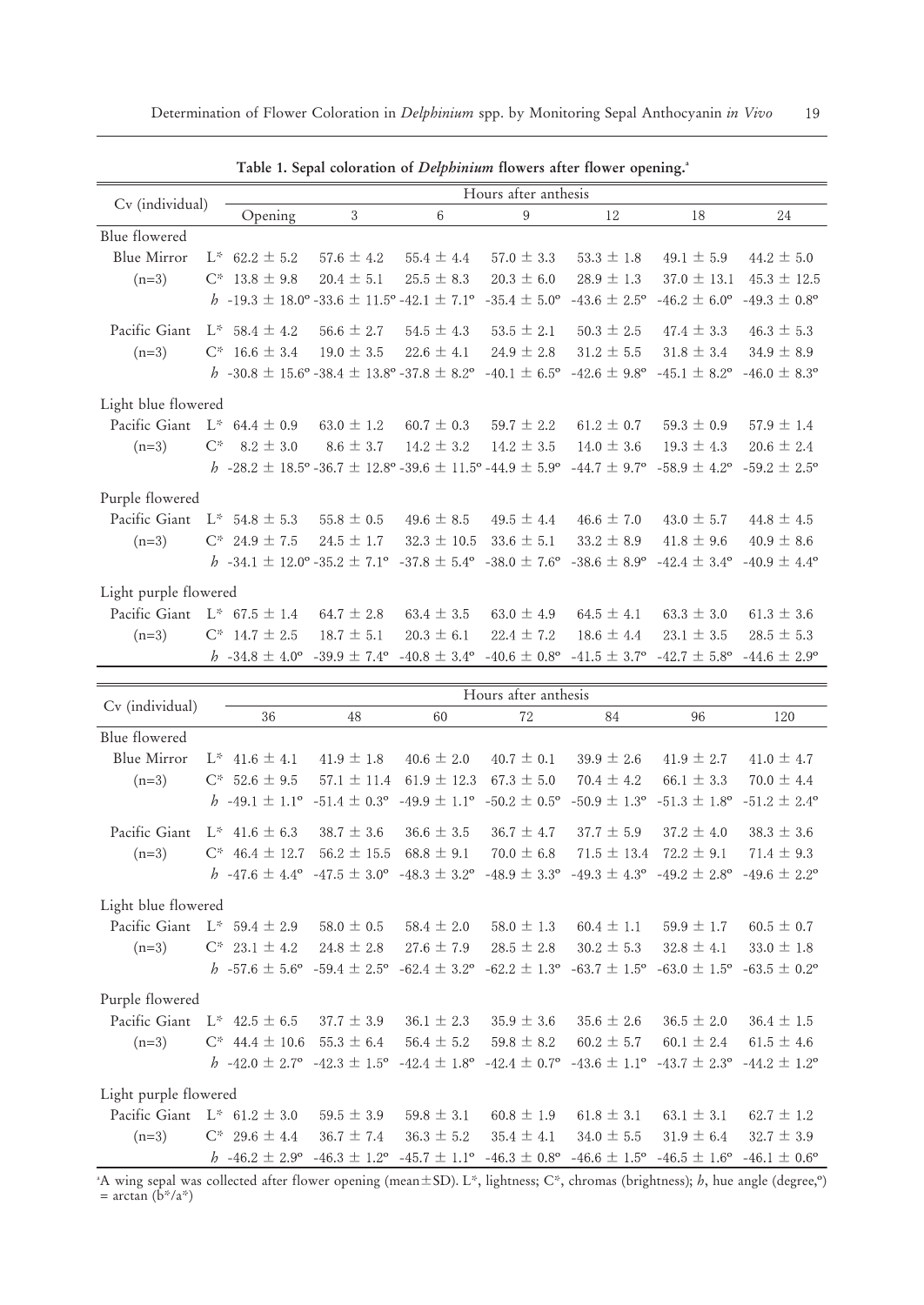|                          |                       |                    |                    | л.                | x                    |                    | $\circ$                                |                   |
|--------------------------|-----------------------|--------------------|--------------------|-------------------|----------------------|--------------------|----------------------------------------|-------------------|
|                          |                       |                    |                    |                   | Hours after anthesis |                    |                                        |                   |
| Cv (individual)          | Pigments <sup>b</sup> | Opening            | 3                  | 6                 | 9                    | 12                 | 18                                     | 24                |
| Blue flowered            |                       |                    |                    |                   |                      |                    |                                        |                   |
| Blue Mirror              | $\overline{2}$        | $377.2 \pm 256.9$  | $549.8 \pm 279.7$  | $466.3 \pm 250.5$ | $585.3 \pm 339.6$    | $467.4 \pm 141.0$  | $733.3 \pm 358.6$                      | $654.6 \pm 205.1$ |
| $(n=3)$                  | 3                     | $4.3 \pm 7.5$      | $24.1 \pm 17.5$    | $29.8 \pm 23.9$   | $22.2 \pm 10.6$      | $29.3 \pm 10.0$    | $99.3 \pm 62.9$                        | $128.3 \pm 44.9$  |
| Pacific Giant            | $\overline{2}$        | $146.4 \pm 43.3$   | $224.0 \pm 122.2$  | $213.9 \pm 70.9$  | $189.8 \pm 95.4$     | $250.4 \pm 56.7$   | $288.0 \pm 88.1$                       | $245.8 \pm 50.6$  |
| $(n=3)$                  | 3                     | $39.2 \pm 16.0$    | $66.8 \pm 30.1$    | $56.8 \pm 21.3$   | $49.8 \pm 6.6$       | $57.8 \pm 10.3$    | $168.2 \pm 99.9$                       | $204.6 \pm 154.3$ |
| Light blue flowered      | $\overline{2}$        | $92.7 \pm 30.3$    | $80.9 \pm 30.4$    | $107.0 \pm 34.9$  | $111.3 \pm 50.1$     | $130.4 \pm 69.8$   | $122.3 \pm 66.9$                       | $131.2 \pm 57.5$  |
| Pacific Giant<br>$(n=3)$ | 3                     | $29.5 \pm 2.2$     | $32.5 \pm 15.3$    | $51.9 \pm 14.0$   | $45.8 \pm 11.6$      | $47.2 \pm 21.3$    | $88.3 \pm 24.4$                        | $113.9 \pm 28.8$  |
| Purple flowered          | 1                     | $95.2 \pm 43.9$    | $81.1 \pm 33.8$    | $80.4 \pm 40.1$   | $80.6 \pm 32.4$      | $90.1 \pm 35.6$    | $102.0 \pm 33.8$                       | $89.2 \pm 30.3$   |
| Pacific Giant<br>$(n=3)$ | $\overline{2}$        | $1707.0 \pm 438.7$ | $1741.7 \pm 583.4$ | $1689.5 \pm 76.4$ | $2226.2 \pm 210.5$   | $2319.5 \pm 493.1$ | $3218.3 \pm 1401.5$ 3122.7 $\pm$ 907.7 |                   |
| Light purple flowered    | 1                     | $9.0 \pm 4.2$      | $8.2 \pm 3.0$      | $7.5 \pm 2.9$     | $5.4 \pm 0.9$        | $9.8 \pm 3.7$      | $10.1 \pm 6.6$                         | $7.1 \pm 2.5$     |
| Pacific Giant            | $\overline{2}$        | $149.6 \pm 48.4$   | $150.3 \pm 83.0$   | $147.4 \pm 70.6$  | $136.1 \pm 61.3$     | $160.7 \pm 59.4$   | $164.8 \pm 73.6$                       | $163.0 \pm 85.8$  |
| $(n=3)$                  |                       |                    |                    |                   |                      |                    |                                        |                   |

Table 2. Contents of anthocyanins in sepals of *Delphinium* cys after flower opening.<sup>4</sup>

|                          |                | Hours after anthesis |                   |                                         |                    |                    |                   |                                         |  |  |  |  |  |
|--------------------------|----------------|----------------------|-------------------|-----------------------------------------|--------------------|--------------------|-------------------|-----------------------------------------|--|--|--|--|--|
| Cv (individual)          | Pigments       | 36                   | 48                | 60                                      | 72                 | 84                 | 96                | 120                                     |  |  |  |  |  |
| Blue flowered            |                |                      |                   |                                         |                    |                    |                   |                                         |  |  |  |  |  |
| Blue Mirror              | $\overline{2}$ | $715.2 \pm 559.6$    | $584.7 \pm 362.4$ | $772.3 \pm 556.7$                       | $606.3 \pm 648.9$  | $555.2 \pm 255.9$  | $488.3 \pm 374.8$ | $368.3 \pm 230.2$                       |  |  |  |  |  |
| $(n=3)$                  | 3              | $136.6 \pm 51.0$     | $294.5 \pm 132.4$ | $317.2 \pm 70.5$                        | $399.8 \pm 91.8$   | $585.6 \pm 134.0$  | $639.5 \pm 55.4$  | $723.2 \pm 131.3$                       |  |  |  |  |  |
| Pacific Giant            | $\overline{2}$ | $375.7 \pm 89.2$     | $422.3 \pm 111.5$ | $529.3 \pm 271.9$                       | $463.1 \pm 307.9$  | $416.6 \pm 244.3$  | $437.7 \pm 252.8$ | $346.0 \pm 134.2$                       |  |  |  |  |  |
| $(n=3)$                  | 3              | $254.2 \pm 173.8$    | $348.0 \pm 233.1$ | $431.7 \pm 153.4$                       | $469.6 \pm 157.8$  | $650.0 \pm 95.0$   | $576.3 \pm 140.0$ | $572.9 \pm 127.1$                       |  |  |  |  |  |
| Light blue flowered      | $\overline{2}$ | $151.2 \pm 83.9$     | $145.1 \pm 86.9$  | $98.7 \pm 45.3$                         | $96.1 \pm 59.6$    | $38.3 \pm 11.8$    | $62.8 \pm 19.3$   | $51.5 \pm 8.6$                          |  |  |  |  |  |
| Pacific Giant<br>$(n=3)$ | 3              | $116.8 \pm 59.5$     | $154.9 \pm 49.4$  | $164.7 \pm 12.0$                        | $162.3 \pm 39.1$   | $192.8 \pm 41.1$   | $206.7 \pm 12.2$  | $211.2 \pm 24.8$                        |  |  |  |  |  |
| Purple flowered          | 1              | $77.6 \pm 35.1$      | $62.3 \pm 16.9$   | $83.8 \pm 35.6$                         | $41.1 \pm 21.4$    | $37.8 \pm 19.1$    | $27.4 \pm 14.0$   | $24.6 \pm 10.0$                         |  |  |  |  |  |
| Pacific Giant<br>$(n=3)$ | 2              | $3339.7 \pm 726.3$   |                   | $4683.0 \pm 1157.3$ 5282.3 $\pm$ 1097.1 | $5318.5 \pm 877.8$ | $6065.7 \pm 740.0$ |                   | $6071.9 \pm 1423.2$ 6652.8 $\pm$ 1168.2 |  |  |  |  |  |
| Light purple flowered    |                | $7.3 \pm 1.1$        | $5.3 \pm 0.4$     | $3.9 \pm 3.7$                           | $2.9 \pm 2.9$      | $0.8 \pm 1.3$      | n.d.              | n.d.                                    |  |  |  |  |  |
| Pacific Giant<br>$(n=3)$ | $\overline{2}$ | $219.4 \pm 98.2$     | $273.8 \pm 183.8$ | $221.6 \pm 62.2$                        | $216.7 \pm 115.1$  | $195.6 \pm 99.5$   | $193.1 \pm 116.9$ | $203.3 \pm 106.2$                       |  |  |  |  |  |

 $^{\circ}$ A wing sepal was collected after flower opening (mean  $\pm$ SD, nmol/g of fresh calyces). N.d., not detected.<br>bDioments are summarized in Fig. 1.  ${}^{\text{b}}$ Pigments are summarized in Fig. 1.

$$
\frac{1}{H} = \frac{1}{H_{\text{max}}} + \frac{K_{\text{H}}}{H_{\text{max}}} \cdot \frac{1}{[CD/VD]} \quad \text{(a)}
$$
\n
$$
H = H_{\text{max}} \frac{[CD/VD]}{[CD/VD] + K_{\text{H}}} = \tan g^{\text{-1}}(b^{\text{*}}/a^{\text{*}}) \quad \text{(b)}
$$

The maximal hue angles of the blue flowered 'Blue Mirror' and the 'Pacific Giant' were below ca. -53°, but the highest value, -73°, was found in the light blue flowered cv. 'Pacific Giant' (Table 3). The molar ratio constant was similar in the colored flowers.  $K_H$  values in the blue flowered cvs 'Blue Mirror' and in 'Pacific Giant' were 0.02 and 0.06, respectively, whereas they were 6.60 and 7.23 in the purple and the light purple flowered cv. 'Pacific Giant', respectively.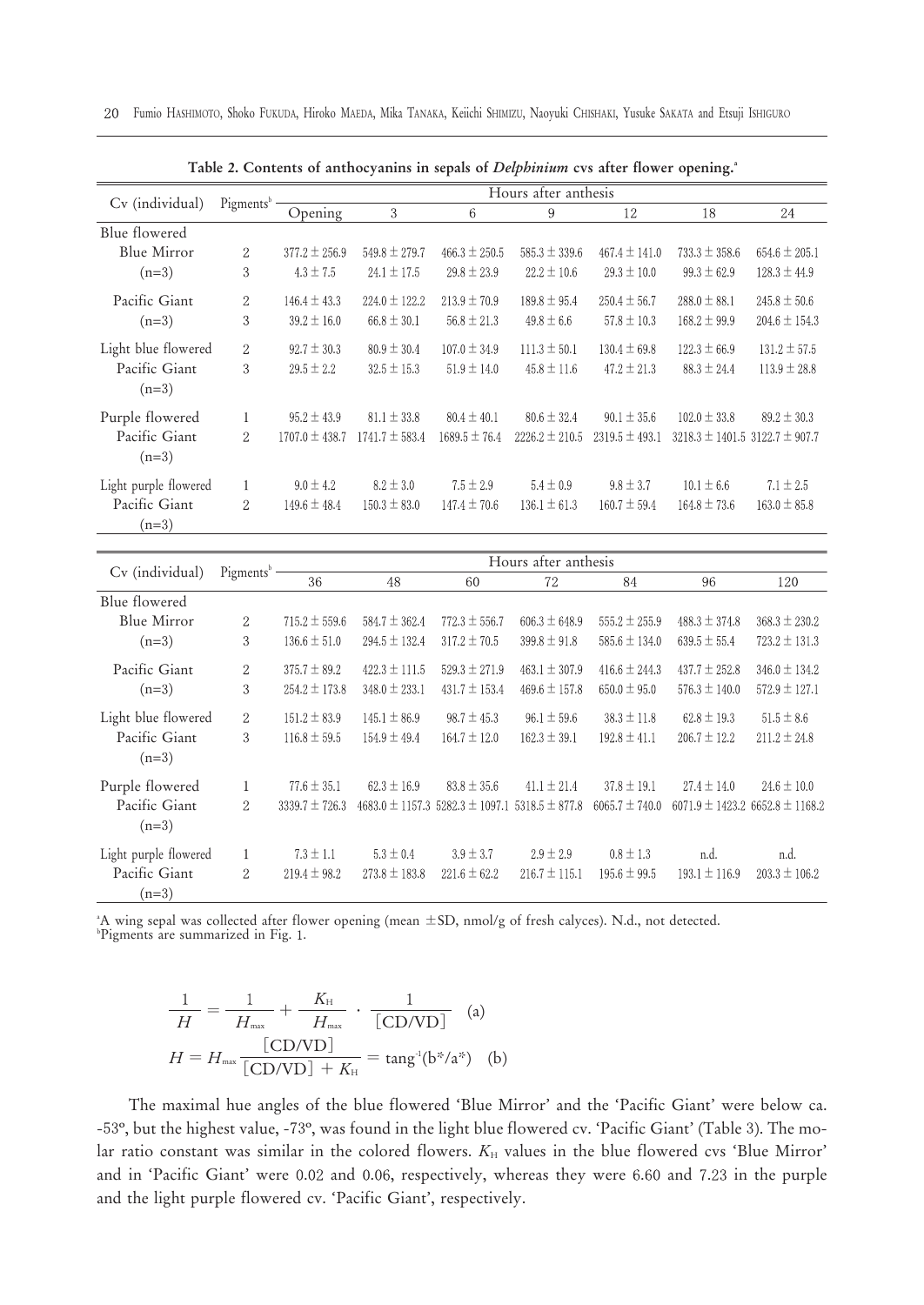

**Figure. 3.** Time course of the change in hue angle, *h*, after anthesis in the sepals of purple flowered 'Pacific Giant' (closed circle) and blue flowered 'Blue Mirror' (open circle) (mean $\pm$ SE).



**Figure. 4.** A plot of hue angle, *h*, against the change in the ratio of [VD (2)/TP (1)] and [CD (3)/VD (2)], in the sepals of purple flowered 'Pacific Giant' and blue flowered 'Blue Mirror', respectively.



**Figure. 5.** A plot of  $-1/b$  against  $1/[\text{VD (2)/TP (1)}]$  or  $1/[\text{CD (3)/VD (2)}]$  is presented for the purple flowered 'Pacific Giant' and the blue flowered 'Blue Mirror', respectively. The two variables yield a monomial regressive straight line with a slope of  $K_H/H_{\text{max}}$ , an intercept of  $1/H_{\text{max}}$  on the vertical axis and an intercept of -/*K*<sup>H</sup> on the horizontal axis. Note that the one plot of the cv 'Blue Mirror' at day of flower opening was rejected due to the possible irregular variation.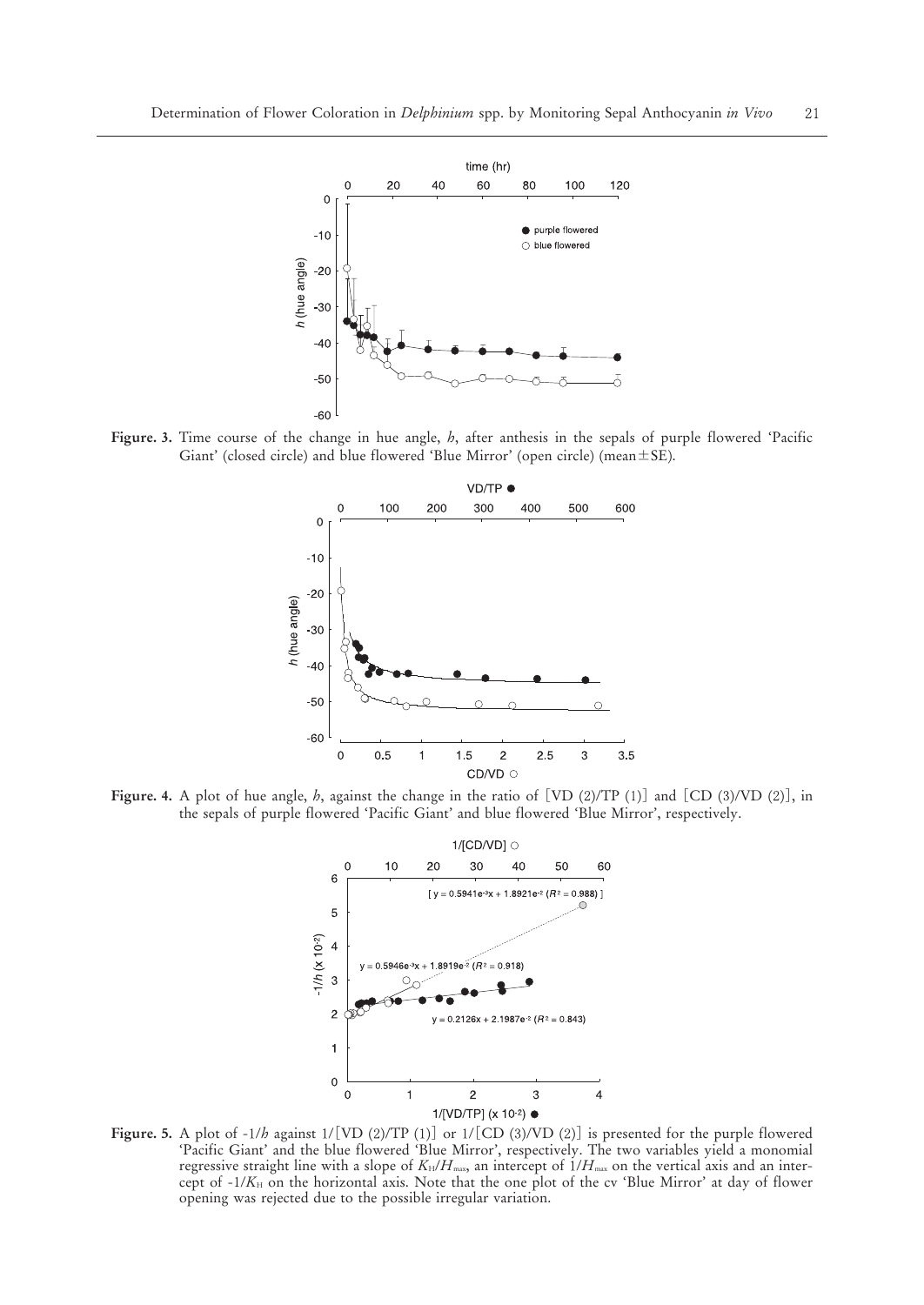| Cultivar      | Flower color | Pigments <sup>b</sup> | $H_{\text{max}}(^{\circ})$ | $K_{\rm H}$     |  |  |  |  |  |  |  |  |  |  |
|---------------|--------------|-----------------------|----------------------------|-----------------|--|--|--|--|--|--|--|--|--|--|
| Blue Mirror   | blue         | CD / VD               | $-53.0 \pm 2.1$            | $0.02 \pm 0.01$ |  |  |  |  |  |  |  |  |  |  |
| Pacific Giant | blue         | CD / VD               | $-51.9 \pm 1.4$            | $0.06 \pm 0.02$ |  |  |  |  |  |  |  |  |  |  |
|               | light blue   | CD / VD               | $-72.8 \pm 5.9$            | $0.37 \pm 0.27$ |  |  |  |  |  |  |  |  |  |  |
|               | purple       | VD / TP               | $-45.3 \pm 1.3$            | $6.60 \pm 8.97$ |  |  |  |  |  |  |  |  |  |  |
|               | light purple | VD / TP               | $-55.3 \pm 5.0$            | $7.23 \pm 4.70$ |  |  |  |  |  |  |  |  |  |  |
|               |              |                       |                            |                 |  |  |  |  |  |  |  |  |  |  |

Table 3. The maximal hue angle,  $H_{\text{\tiny{max}}}$  and molar ratio constant,  $K_{\text{\tiny{H}}}$ .

\*Values are presented as mean  $\pm$  SD in triplicate.<br><sup>b</sup> Major anthocyanins during flowering: TP, tulipanin (1); VD, violdelphin (2); and CD, cyanodelphin (3). Structures are summarized in Fig. 2.

|  |  |  |  |  |  |  |  |  |  |  |  | Table 4. Sepal pH of <i>Delphinium</i> flowers after flower opening. |
|--|--|--|--|--|--|--|--|--|--|--|--|----------------------------------------------------------------------|
|--|--|--|--|--|--|--|--|--|--|--|--|----------------------------------------------------------------------|

|                                                |      |  |                             | Hours after anthesis <sup>a</sup> |  |  |  |        | Total <sup>b</sup>                                                                                                |
|------------------------------------------------|------|--|-----------------------------|-----------------------------------|--|--|--|--------|-------------------------------------------------------------------------------------------------------------------|
| $Cv$ (individual) $\frac{1}{\text{Opening}}$ 3 |      |  | 6 9 12 18 24 36 48 60 72 84 |                                   |  |  |  | 96 120 |                                                                                                                   |
| <b>B.</b> M                                    | 5.22 |  |                             |                                   |  |  |  |        | 5.30 5.31 5.24 n.d. $5.31$ 5.29 5.22 5.23 5.20 5.35 5.18 5.30 5.29 5.26 $\pm$ 0.05                                |
| P. G blue                                      | 5.14 |  |                             |                                   |  |  |  |        | 5.10 5.03 5.19 5.22 5.22 5.24 5.27 5.26 5.21 5.28 5.21 5.28 5.33 5.21 $\pm$ 0.08                                  |
| P. G lightblue                                 | 5.03 |  |                             |                                   |  |  |  |        | 5.08 5.04 5.17 5.11 5.07 5.13 5.16 5.17 5.15 5.19 5.16 5.18 5.19 5.13 $\pm$ 0.06                                  |
| P. G purple                                    | 5.20 |  |                             |                                   |  |  |  |        | 5.15 5.23 5.08 5.18 5.17 5.36 5.21 5.28 5.35 5.38 5.46 5.46 5.43 5.28 $\pm$ 0.12                                  |
| P. G lightpurple                               |      |  |                             |                                   |  |  |  |        | $5.25$ $5.31$ $5.24$ $5.26$ $5.32$ $5.25$ $5.24$ $5.35$ $5.27$ $5.26$ $5.25$ $5.35$ $5.36$ $5.38$ $5.29 \pm 0.05$ |

a The data were calculated by one-way analysis of variance (ANOVA) and no significant difference was recorded among hours after anthesis.

b The data were calculated by one-way analysis of variance (ANOVA) and a significant difference was found among the cultivars' pH  $(P \le 0.001)$ .

n.d., not detected.

## *Sepal pH and Al <sup>+</sup> concentration*

We determined the sepal pH (Table 4) and  $Al^*$  concentration (data not shown) at every stage after anthesis. However, no changes were observed during flowering, although the sepal pH values of the individual cultivars were significantly different  $(P<0.001)$ . It has been reported that the vacuolar pH of *Delphinium* flowers was ca. 5.00 [7]. Our measurement of pH was ca. 0.10-0.30 higher. It is therefore suggested that the difference in data is possibly due to the different equipment used for pH measurement  $[14]$ . We also determined the sepal Al<sup>3+</sup> concentration for every day after anthesis, but no significant changes were observed during flowering (data not shown).

We preliminarily investigated the sepal concentrations of ions such as Fe, Mg as well as Al metals to find a relationship with the pigment 3 in the matured *Delphinium* flowers. As a matter of fact, a molar ratio between the  $Al^*$  and cyanodelphin (3) gave a tendency to decrease the hue angle along with an increase of the ratio (Fig. 6).

## **Discussion**

Flower color can be specifically designated by using a colorimeter to define color as a numeric number on a continuous color diagram [16]. Because one fails to see actual flower color when one expresses color in colloquial names such as red, blue or yellow, a broad estimation of flower color has often resulted in misunderstandings of the minute details of floral coloration. It is a major scientific theme to breed for new flower colors by conventional methods, updated biotechnological techniques or genetic transformation, while the importance for color expression of copigmentation, vacuolar pH and metallo-complexes, as well as the synthesis of pigments, must be well understood in association with the three color attributes of flower color.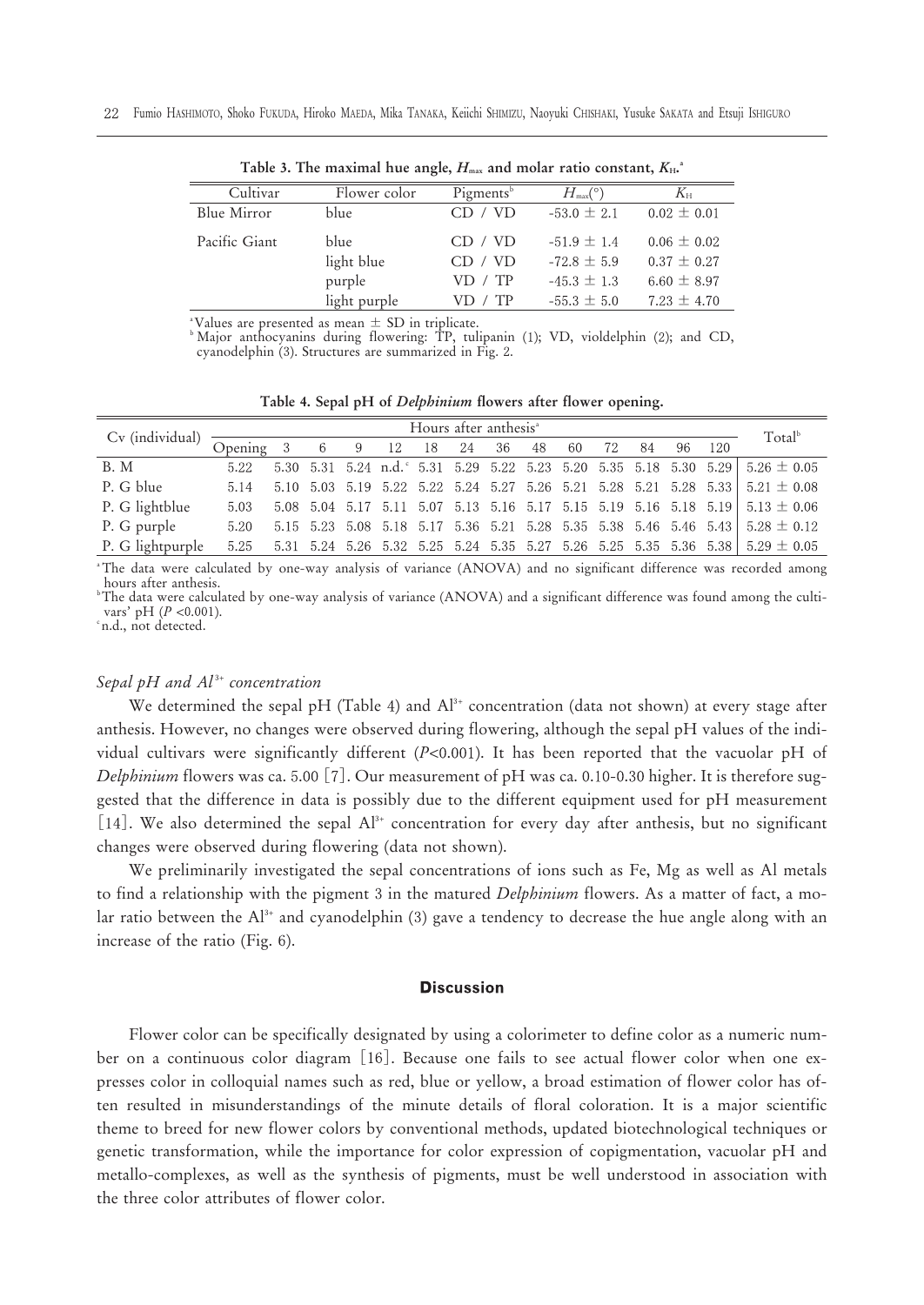

Figure. 6. Distribution of floral hue angles changing sepal metal ions (nmol) and cyanodelophin (3) (nmol). The horizontal axis is expressed as the ratio between the individual sepal ion concentrations of metals and the concentration of cyanodelphin (3).

Floral coloration is generally described by three color attributes: chromaticity, lightness, and hue (hue angle, *h*) []. Light reflection might also be considered in cases where the petal or sepal cells have different shapes within the flower [5]. We formerly demonstrated that chromaticity  $(C^*)$  and lightness (L\*) exhibited an inverse correlation in *Delphinium* flowers after 3-4 days of anthesis, and that chroma is logarithmically dependent on the accumulation of sepal anthocyanins, as shown in equations (c) and (d), respectively, where  $k_1 - k_4$  are constants [8]. In this study, these strong correlations are also derived from the altered floral coloration and pigmentation during anthesis (Fig. 7). Thus, chromaticity  $(C^*)$ , lightness (L\*) and anthocyanin concentration are numerically well associated.

$$
C^* = k_1 \log[\text{total anthocyanin}] + k_2
$$
 (c)  

$$
L^* = k_3 C^* + k_4
$$
 (d)

A rapid increase in violdelphin (2) and cyanodelphin (3) caused a change in the hue angle towards the negative end of the scale of a color wheel on the hue diagram (Fig. ). As a result, the mix of acylated anthocyanin concentrations defined the flower hue (Fig. 4). Thus, the colors in *Delphinium* flowers are expressed by the constitution and accumulation of sepal anthocyanins, through which the direction of floral color (*h*) and chromaticity (C\*) are numerically controlled, as shown in equations (a) - (d)  $(Fig. 1)$ .

The constant  $K_H$  represents the molar ratio at which the rate of change is half of its maximal value,  $H_{\text{max}}$  (Table 3). We can find the maximal hue angle for each flower from the value  $H_{\text{max}}$  since the value is thought to be important for understanding the final flower hue after anthesis. Moreover, it is possible that flowers will attain their final floral hue at the end of the enzymatic conversion of pigmentation.

We understand that  $K_H$  does not measure the rate of the enzymatic conversion of pigmentation, but is a constant representing the ratio between the two major pigments during anthesis. It has been suggested that similar values of  $K_H$  not only show similarities in the rate of change in coloration, but can also be used to classify colored flowers within Delphinium species as a phenotypic trait. The idea has been considered that as long as pigmentation changes with time, presumably as a result of enzymatic glycosylation and acylation, it results in changes in hue angle. However, the change in floral coloration can be explained kinetically based upon the change in inherent pigmentation due to the high statistical correlation coefficients ( $r^2 = 0.918$  and 0.843, Fig. 5). When this is considered, the pigmentation is then one of the major factors for coloration.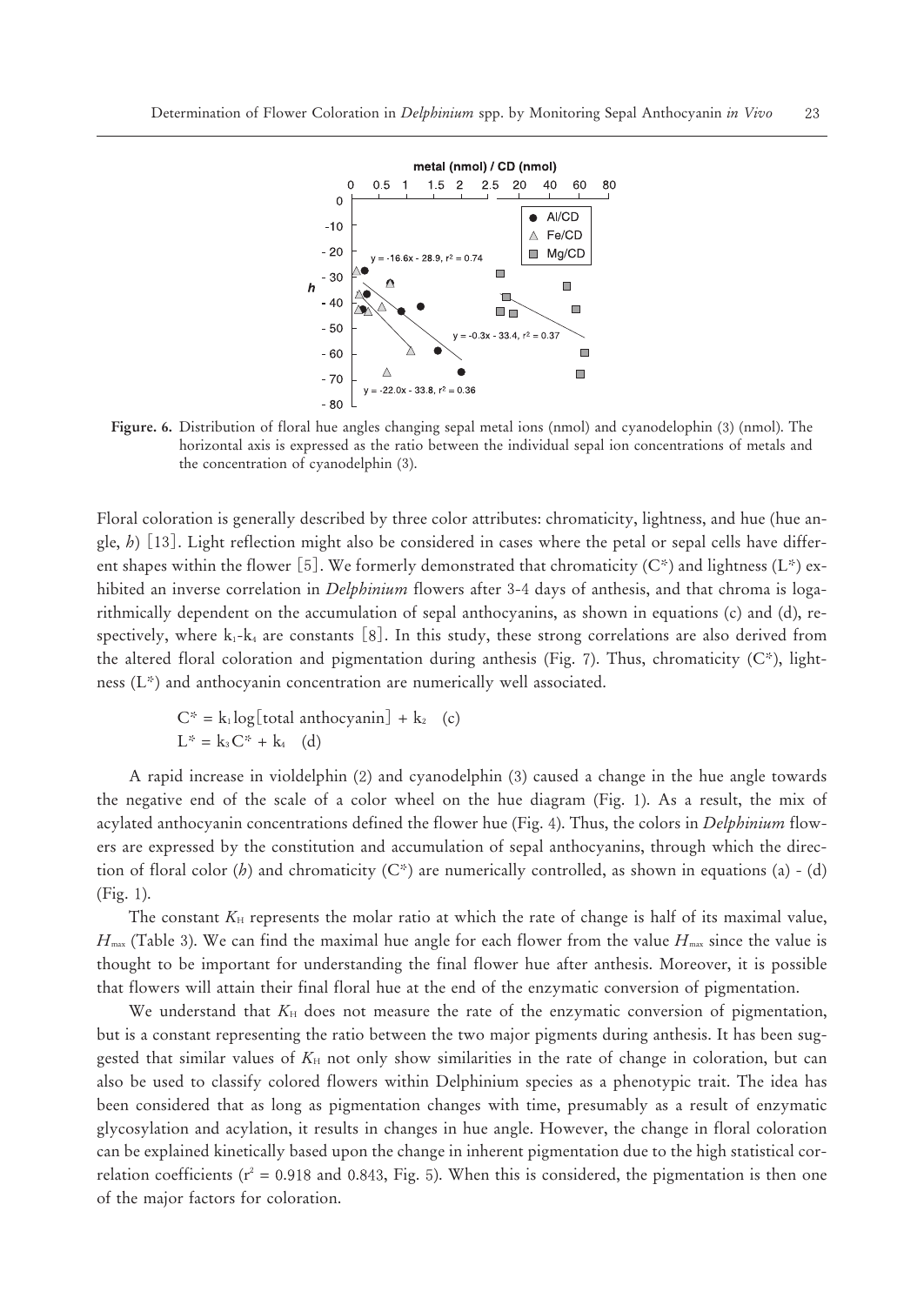

**Figure. 7.** Distribution of *Delphinium* flowers changing sepal coloration and total anthocyanins (log nmol). A The relationship between C\* and L\*, open circle; all five cultivars. B The relationship between total anthocyanin (log nmol) and C\*; shaded rectangle, 'Blue Mirror'; closed circle; blue flowered 'Pacific Giant'; shaded circle; light blue flowered 'Pacific Giant'; closed triangle; purple flowered 'Pacific Giant'; and open triangle, light purple flowered 'Pacific Giant'.

Because the content of anthocyanins, specifically of cv 'Blue Mirror', are not stable at day of flower opening (Table 2), it is suggested that a rapid change from violdelphin  $(2)$  to cyanodelphin  $(3)$  occurred between the opening day and 3 hr after flower opening. The data could have a great influence on calculation for the reciprocal straight line of cv 'Blue Mirror' (Fig. 5) since it was considered that the lack of data of 3 hr interval within this 3 hr period might give the wrong calculation statistically. Under this consideration, the plots of the cv 'Blue Mirror' data were recalculated rejecting the one plot of the opening day, given in almost the similar equation with or without the data ( $r^2 = 0.988$  or 0.917, respectively) (Fig. 5). This infers that the lacking data between the opening day and 3 hr after flower opening could possibly follow this dashed straight line, thus it suggests that this determination is also applicable for this specific calculation for cv 'Blue Mirror'.

We agree that the mechanism responsible for the color emission pattern is the formation of an insoluble chelate as a chromophore to express purplish and/or bluish colors in association with violdelphin (2) and/or cyanodelphin (3)  $[6, 7]$ . In 2003, Yoshida's group further updated the findings indicating that the mechanism of blue light emission was not based upon the formation of a chelate with several heavy metal ions, such as Mg, Al and Fe, in the cytosol when the blue sepal protoplast was cultured [17]. The variation in cyanic coloration of delphiniums results from the admixture of non-acylated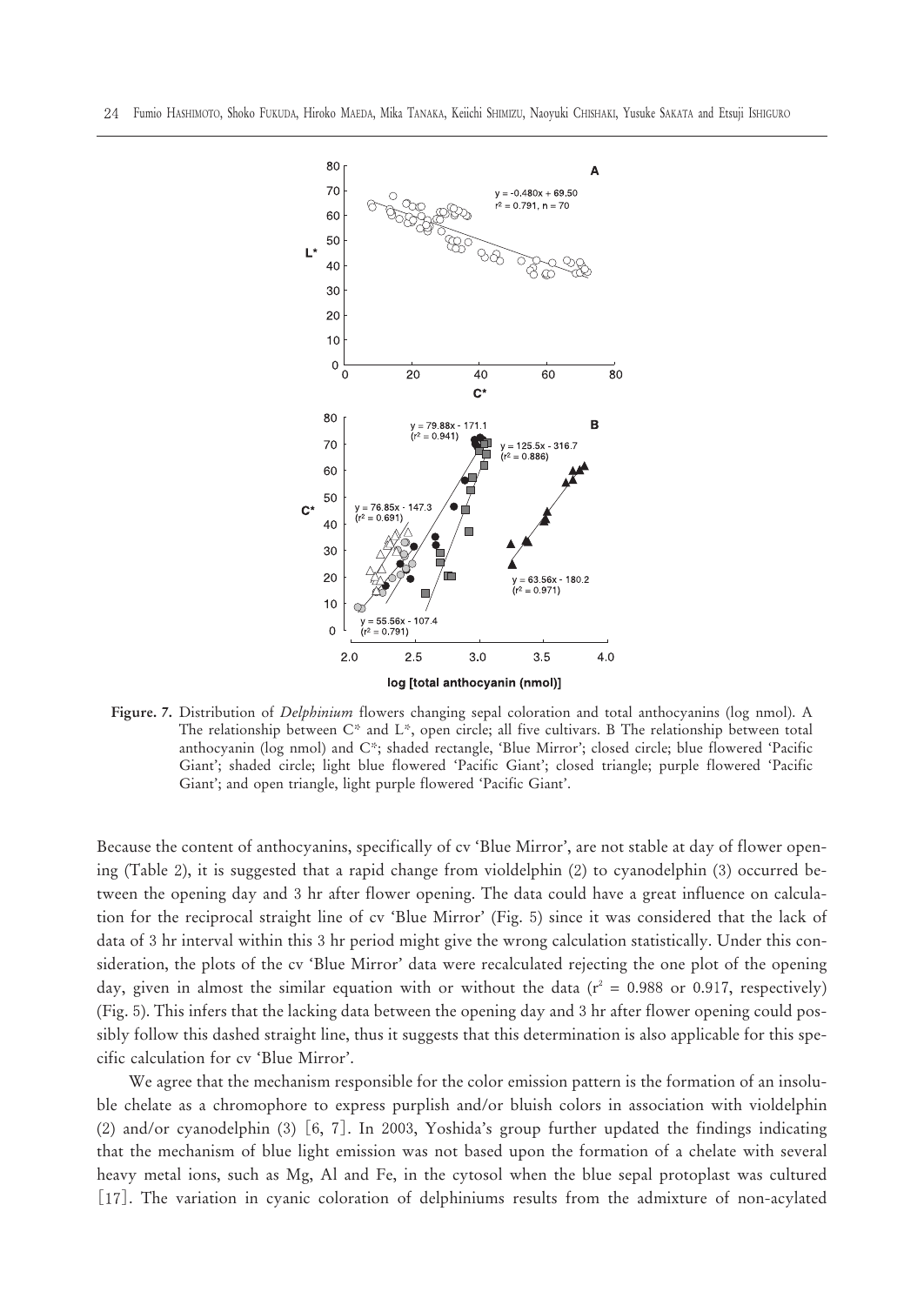and/or acylated anthocyanins under conditions of unchanged vacuolar pH and  $\rm Al^{3+}$ .

We investigated the fact preliminarily and we obtained data that the hue angle decreased along with the increase of the ratio between  $Al^{3+}$  and cyanodelphin (3) (Fig. 6). The result will likely be controversial because the ratios of the blue flowers at earlier stages after the day of flower opening are relatively high enough to become bluish color. However, the blue flowers contained an extremely large amount of violdelphin (2) when compared with that of cyanodelphin (3) at earlier stages. From this point of view, the ratio between major pigments such as 2 and 3 contribute largely to the expression of bluish flower coloration, with the co-factor of the formation of metal-complex between  $Al<sup>3+</sup>$  and cyanodelphin (3).

Finally, these results are mathematical determinations that identify for the first time the relationship between anthocyanins and intact coloration. In conclusion, the primary determinant for color in cyanic *Delphinium* flowers is the type and mixture of acylated anthocyanins. Colors can be specified by enumeration on the plot, and the sepal anthocyanins immediately designate the direction of flower color (hue).

#### **Acknowledgements**

We thank Dr. H. Ibrahim of the Faculty of Agriculture, Kagoshima University, for critical readings of the manuscript. Thanks are also due to Dr. Y. Fukui of the Institute for Food and Beverage, Suntory Ltd Research Center, for valuable advice on the measurement of the vacuolar pH of flowers.

#### **References**

- [] Goto, T. and Kondo. T.: Structure and molecular stacking of anthocyanins flower color variation. Angew. Chem. Int. Ed. Engl., 30, 17-33 (1991)
- [] Figueiredo, P., George, F., Tatsuzawa, F., Toki, K., Saito N. and Brouillard. R.: New features of intramolecular copigmentation by acylated anthocyanins. Phytochemistry,  $51$ ,  $125-132$  (1999)
- [] Dangles, O., Saito, N. and Brouillard. R.: Kinetic and thermodynamic control of flavylium hydration in the pelargonidin-cinnamic acid complexation. Origin of the extraordinary flower color diversity of *Pharbitis nil.* J. Am. Chem. Soc., 115, 3125-3132 (1993)
- [4] Tamura, H., Kondo, T. and Goto. T.: The composition of commelinin, a highly associated metalloanthocyanin present in the blue flower petals of *Commelina communis*. Tetrahedron Lett., 27, 1801-1804 (1986)
- [5] Noda, K., Glover, B. J., Linstead, P. and Martin. C.: Flower colour intensity depends on specialized cell shape controlled by a  $Myb$ -related transcription factor. Nature, 369, 661-664 (1994)
- [6] Yoshida, K., Terakura, K., Kawano, Y., Toyama, Y., Kameda, K. and Kondo. T.: Blue flower color development of *Delphinium hybridum*. Plant Cell Physiol., Supplement 43, s226, 727  $(3a)08)$   $(2002)$
- [] Yoshida, K., Kawano, Y., Kameda, K., Osanai, M. and Kondo. T.: Vacuolar pH measurement by microelectrode and flower color development. Plant Cell Physiol., Supplement 42, s207, 686  $(F801) (2001)$
- [8] Hashimoto, F., Tanaka, M., Maeda, H., Shimizu, K. and Sakata. Y.: Characterization of cyanic flower color of *Delphinium* cultivars. J. Jpn. Soc. Hortic. Sci., 69, 428-434 (2000)
- [] Hashimoto, F., Tanaka, M., Maeda, H., Fukuda, S., Shimizu, K. and Sakata. Y.: Changes of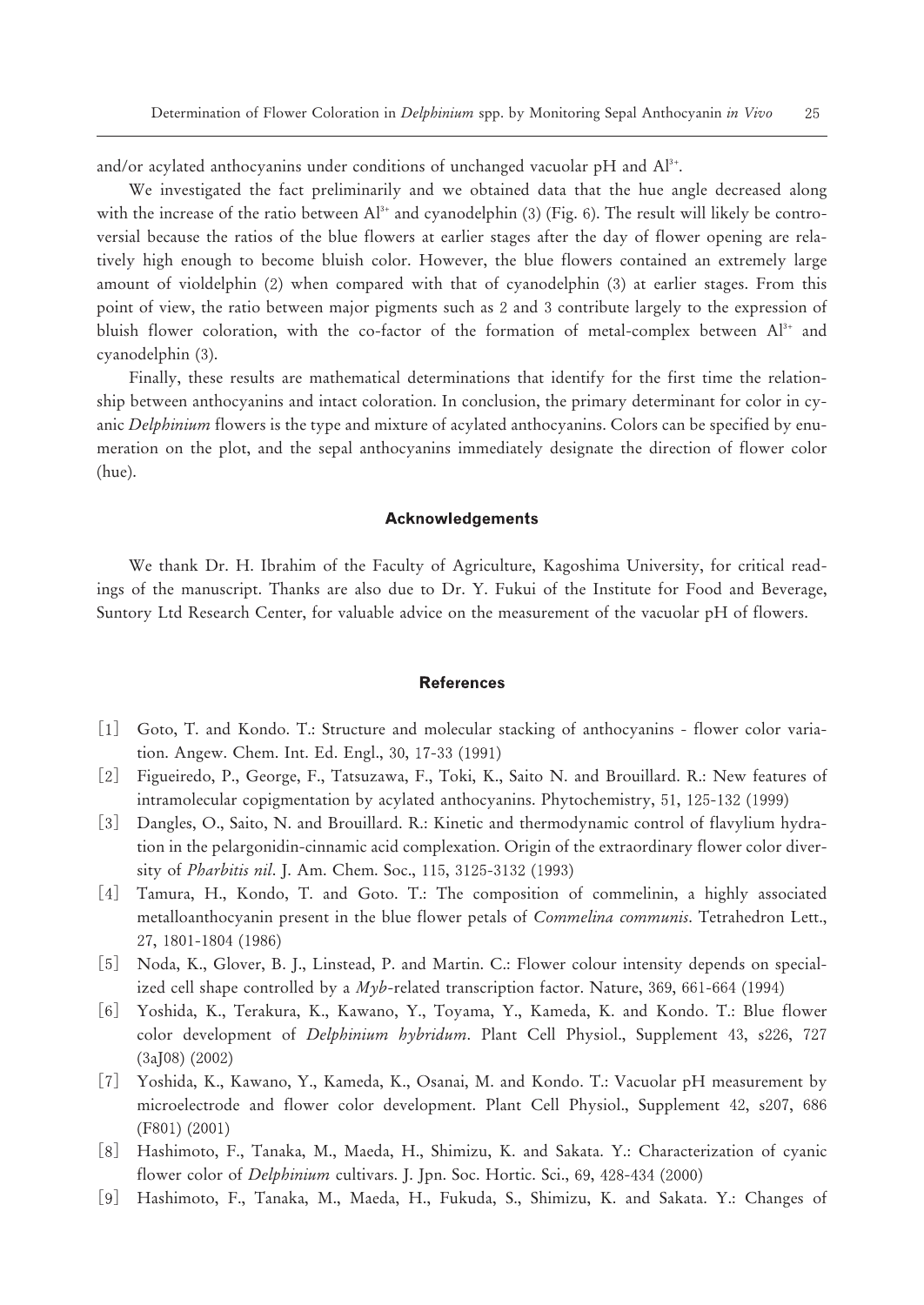flower coloration and sepal anthocyanins in cyanic *Delphinium* cultivars during flowering. Biosci. Biotech. Biochem., 66, 1652-1659 (2002)

- [10] Kondo, T., Oki, K., Yoshida, K. and Goto. T.: Structure of violdelphin, an anthocyanin from violet flower of *Delphinium hybridum*. Chem. Lett., 137-138 (1990)
- [11] Kondo, T., Suzuki, K., Yoshida, K., Oki, K., Ueda, M., Isobe, M. and Goto. T.: Strucuture of cyanodelphin, a tetra-*p*-hydroxybenzoated anthocyanin from blue flower of *Delphinium hybridum.* Tetrahedron Lett., 44, 6375-6378 (1991)
- [12] CIE.: Recommendations on uniform color spaces, color difference evaluations and psychometic color terms. p. 1-74. In: CIE Central Bureau (ed) Colorimetry (2nd ed). Publication No 15.2. Commission Internationale de l'Éclairage Central Bureau, Vienna, Austria (1986)
- [13] Gonnet, J. F.: Colour effects of co-pigmentation of anthocyanins revisited-1. A colorimetric definition using the CIELAB scale. Food Chem.,  $63$ ,  $409-415$  (1998)
- [] Fukui, Y., Kusumi, T., Yoshida, K., Kondo, T., Matsuda, C. and Nomoto. K.: Structures of two diacylated anthocyanins from *Petunia hybrida* cv. Surfinia Violet Mini. Phytochemistry, 47, 1409-1416 (1998)
- [] Shibata, M.: Über das Anthocyanin in den dunkelpurpuren Blüten von *Tulipa gesneriana* L. Bot. Mag. (Tokyo), 69, 462-468 (1956)
- [16] Gonnet, J. F.: Colour effects of co-pigmentation of anthocyanins revisited-2. A colorimetric look at the solutions of cyanin co-pigmented by rutin using the CIELAB scale. Food Chem., 66, 387-394 (1999)
- [17] Yoshida, K., Shinkai, Y., Mano, S., Nishimura, M. and Kondo. T.: Flower color expression of cyanic *Delphinium* petals. Annual Meeting of the Japanese Society for Bioscience, Biotechnology, and Agrochemistry. Abstract, p263 (2003) (In Japanese)